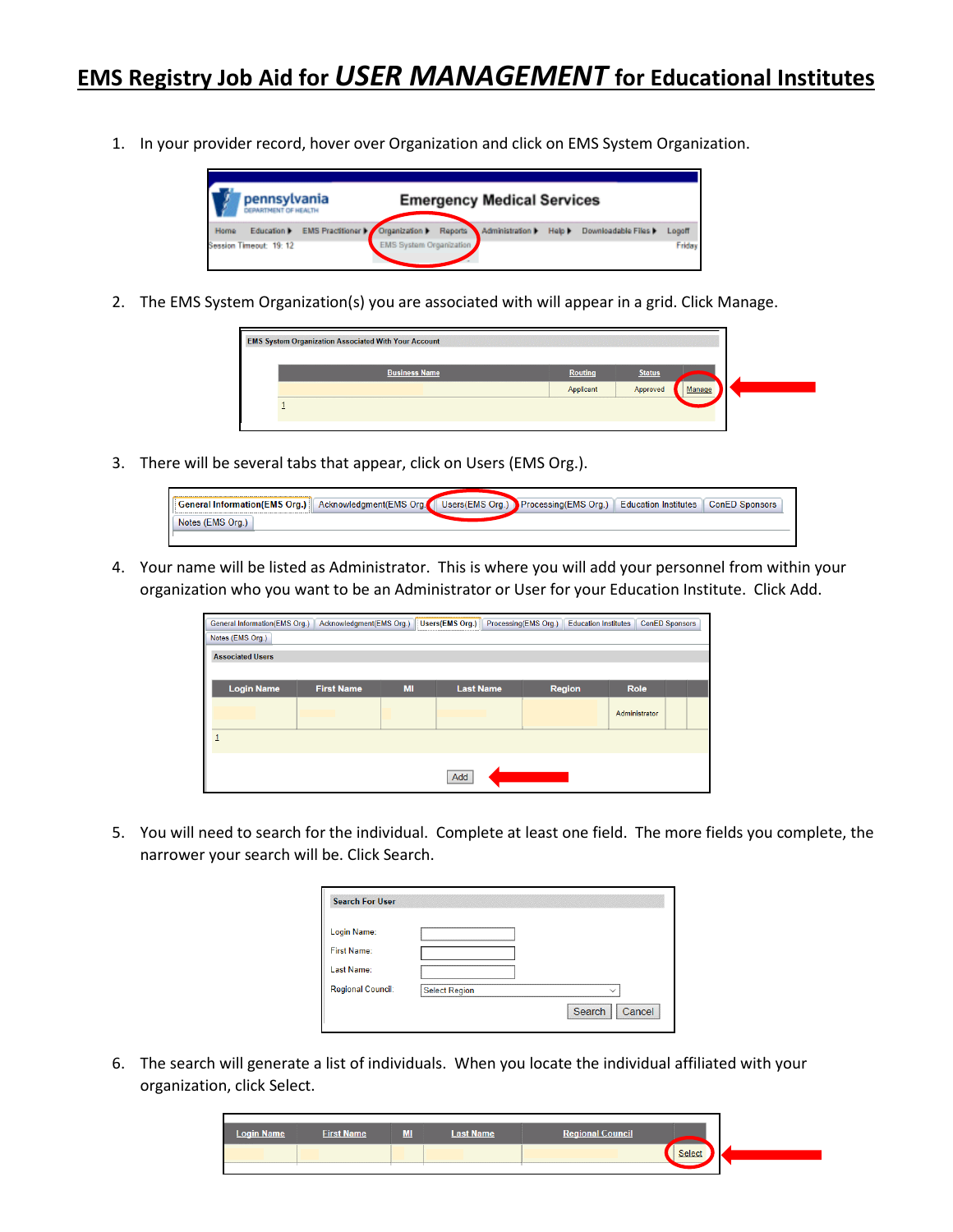7. The individual's information will appear. Here you will select the role for the individual for your organization (not the Ed. Institute or ConEd Sponsor – you will affiliate these individuals separately) – either Administrator or User. User roles need to be selected at the organization level AND within each line of business (Ed. Institute and/or ConEd Sponsor). A User can only view. An Administrator has full control. Choose a role. Click Submit.

| <b>Assign User Rights</b> |                                             |               |          |  |
|---------------------------|---------------------------------------------|---------------|----------|--|
| Login Name:               |                                             |               |          |  |
| MI:                       |                                             |               |          |  |
| <b>First Name:</b>        |                                             |               |          |  |
| Last Name:                |                                             |               |          |  |
| <b>Regional Council:</b>  |                                             |               |          |  |
| User Role:                | <b>Select Role</b><br>Administrator<br>User | <b>Submit</b> | Can<br>═ |  |

8. A grid will populate with your Associated Users and the individual's name will be listed and their role. You will be able to add/delete Administrators and Users as needed.

| <b>Login Name</b> | <b>First Name</b> | MI | <b>Last Name</b> | Region                                      | Role          |      |        |
|-------------------|-------------------|----|------------------|---------------------------------------------|---------------|------|--------|
|                   |                   |    |                  |                                             | Administrator | Edit | Delete |
|                   |                   |    |                  | handscope to me during a series of industry | Administrator | Edit | Delete |

9. Click on the Education Institute Tab. Your Institute information will populate in a grid. Click Manage.

| General Information(EMS Org.) | Acknowledgment(EMS Org.)                                | Users(EMS Org.) | Processing(EMS Org.) | <b>Education Institutes</b> | ConED Spo              |        |
|-------------------------------|---------------------------------------------------------|-----------------|----------------------|-----------------------------|------------------------|--------|
| Notes (EMS Org.)              |                                                         |                 |                      |                             |                        |        |
|                               |                                                         |                 |                      |                             |                        |        |
|                               |                                                         |                 |                      |                             |                        |        |
| <b>Number</b>                 | <b>Name</b>                                             | <b>Routing</b>  | <b>Status</b>        | <b>Issue Date</b>           | <b>Expiration Date</b> |        |
| 100904331                     | <b>Bucks County Emergency Health</b><br><b>Services</b> | Applicant       | Approved             | 03/25/2013                  | 04/01/2019             | Manage |
|                               |                                                         |                 |                      |                             |                        |        |

10. Here is where you will manage all aspects of your Education Institute application. Click on Users (Education Institute).

|                                                                   |                                                                                    | <b>Edit Education Institute</b>    |                                                                                                                                                 |
|-------------------------------------------------------------------|------------------------------------------------------------------------------------|------------------------------------|-------------------------------------------------------------------------------------------------------------------------------------------------|
|                                                                   |                                                                                    |                                    | Save<br>Submit Ed. Inst. Amendment<br>Cancel                                                                                                    |
| Number:<br>Name:<br><b>Issue Date:</b><br><b>Expiration Date:</b> | 30849<br><b>Bucks County Emergency Health Services</b><br>03/25/2013<br>04/01/2019 |                                    |                                                                                                                                                 |
|                                                                   |                                                                                    |                                    | General Information (Education Institute) Personnel (Education Institute) Facilities (Education Institute) Acknowledgment (Education Institute) |
| Users (Education Institute)                                       | rocessing                                                                          | <b>Notes (Education Institute)</b> |                                                                                                                                                 |
| <b>General Information</b>                                        |                                                                                    |                                    |                                                                                                                                                 |